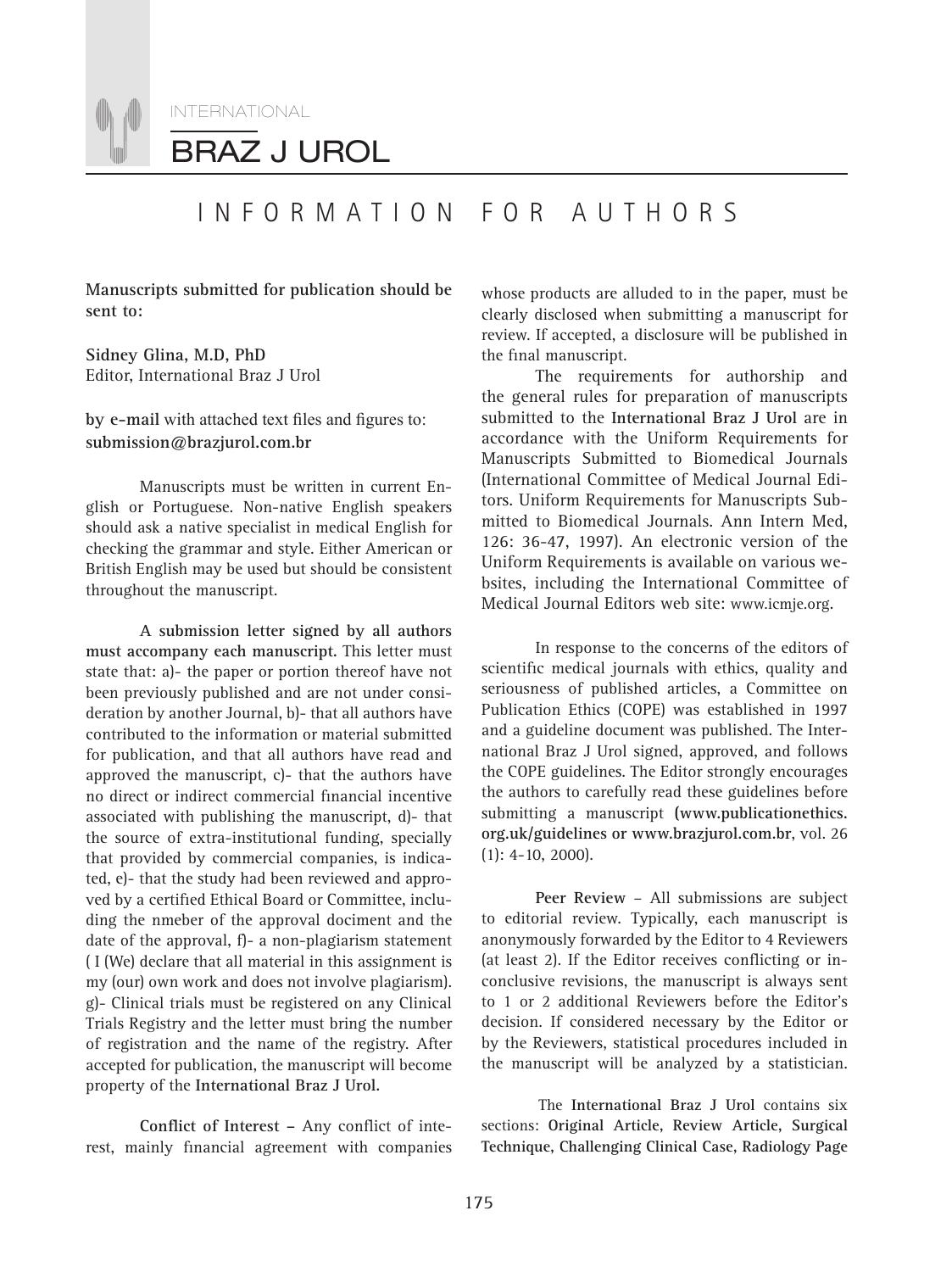

and **Video Section**. The articles should be written in Portuguese or English official orthography.

**Abbreviations should be avoided, and**  when necessary must be specified when first **time mentioned. Unusual expressions may not be used. A list of abbreviations must be provided at the end of the manuscript.** 

Every manuscript submitted to publication should have a cover page containing the title, short title (up to 50 characters), authors and institution. Up to six key words should be provided. These words should be identical to the medical subject headings (MeSH) that appear in the Index Medicus of the National Library of Medicine **(http:// www.nlm.nih.gov/mesh/meshhome.html)**. One of the authors should be designated as correspondent and the complete correspondence address, telephone and fax numbers and E-mail should be provided.

If any financial support has been pro**vided, the name of the institution should be mentioned.**

**Original Article:** Original articles should contain a Cover Page, Abstract, Introduction, Materials and Methods, Results, Discussion, Conclusions, References, Tables and Legends, each section beginning in a separate page and numbered consecutively. Original articles should cover contemporary aspects of Urology or experimental studies on Basic Sciences applied to urology. The manuscript text should contain no more than 2500 words, excluding the Abstract. The number of authors is limited to five. References should contain no more than 30 citations, including the most important articles on the subject. Articles not related to the subject must be excluded.

**Review Article:** Review articles are accepted for publication upon Editorial Board's request in most of the cases. A Review Article is a critical and systematic analysis of the most recent published manuscripts dealing with a urological topic. A State of the Art article is the view and experience of a recognized expert in the topic. An abstract must be provided.

**Surgical Technique:** These manuscripts should present new surgical techniques or instruments and should contain Introduction, Surgical Technique, Comments and up to five References. An abstract must be provided. At least five cases performed with the technique must be included.

**Challenging Clinical Case:** These manuscripts should present relevant clinical or surgical situations which can bring or consolidate our understanding of genesis, natural history, pathophysiology and treatment of diseases. *Structure of the articles*

**Abstract (maximum 200 words) and should contain**

**• Main findings: Report case(s) relevant aspects** 

*▪* **Case(s) hypothesis:** Proposed premise substantiating case(s) description

**• Promising future implications: Briefly deli**neates what might it add? Lines of research that could be addressed

**Full text (maximum 2000 words):**

*▪* **Scenario:** Description of case(s) relevant preceding and existing aspects;

*▪* **Case(s) hypothesis and rational:** precepts, clinical and basic reasoning supporting the case(s) hypothesis and the raised scenario. Why is it important and is being reported?

*▪* **Discussion and future perspectives:** what might it add and how does it relate to the current literature. 'Take-home message' - lessons learnt;

*▪* **Table and/or Figure limits:** 2 (plates aggregating multiple images are encouraged) each exceeding table or figure will decrease 250 words of the full text;

*▪* **Number of references:** 10-15.

**Radiology Page:** Will be published upon the Section Editor decision.

**Video Section:** The material must be submitted in the appropriate local, in the Journal's site, whe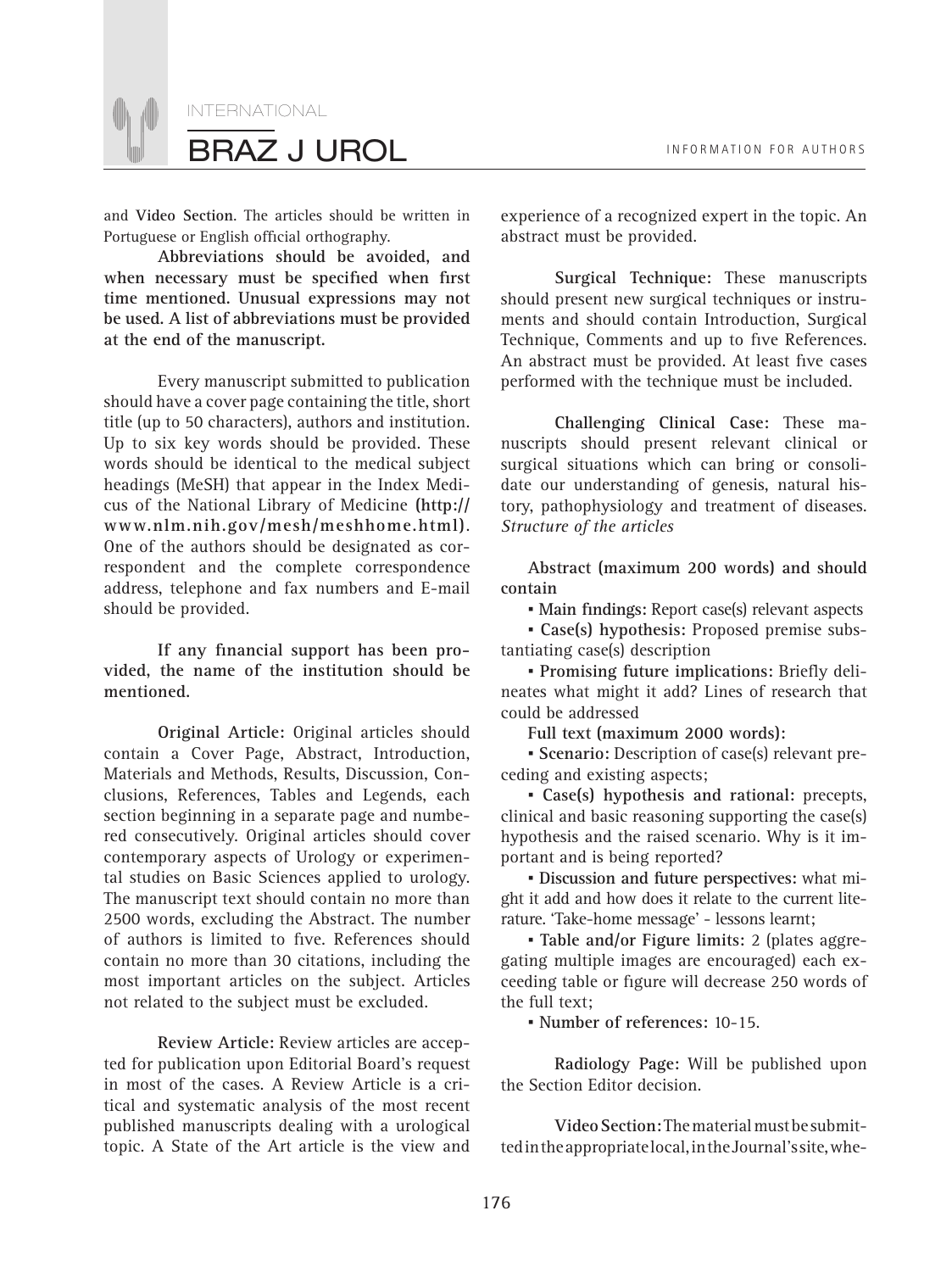INTERNATIONAL BRAZ J UROL **INFORMATION FOR AUTHORS** 

re all instructions may be found (Video Section link) Letters to the Editor: The letter should be related to articles previously published in the Journal, should be useful for urological practice and must not exceed 500 words. They will be published according to the Editorial Board evaluation.

#### **ILLUSTRATIONS:**

**The illustrations should not be sent merged in the text. They should be sent separately, in the**  final of the manuscript.

1) The number of illustrations should not exceed 10 per manuscript.

2) Check that each figure is cited in the text.

3) The legends must be sent in a separate page.

4) The legends of histological illustrations should contain the histological technique and the final magnification.

5) The International Braz J Urol encourages color reproduction of illustrations wherever appropriate. **6) All histological illustrations should be supplied in color.** 

#### **ELECTRONIC SUBMISSION:**

1) Do not embed the figures in the text, but supply them as separate files.

**2) For Submitting Photographs Electronically, please:**

Supply photographs as TIFF (preferable) or JPG files. The TIFF of JPG should be saved at a resolution of 300 dpi (dots per inch) at final size. If scanned, the photographs should be scanned at 300 dpi, with 125mm width, saved as TIFF file and in grayscale, **not embed in Word or PowerPoint. 3) For Submitting Line Artwork Electronically please note that:**

Line drawings must be supplied as EPS files (give an EPS extension, e.g. Fig01.eps). Use black text over light to mid grey and white text over dark grey or black shades. Use lower case for all labeling, except for initial capitals for proper nouns and necessary mathematical notation. Centre each file on the page and save it at final size with the correct orientation. We recommend a minimum final width of 65 mm, but note that artwork may need to be resized and relabeled to fit the format of the Journal.

**4) IMPORTANT - Avoid - Do Not**

a) **DO NOT** embed the images in the text; save them as a separate file

b) DO NOT supply artwork as a native file. Most illustration packages now give the option to "save as" or export as EPS, TIFF or JPG.

c) **DO NOT** supply photographs in PowerPoint or Word. In general, the files supplied in these formats are at low resolution (less than 300 dpi) and unsuitable for publication.

d) **DO NOT** use line weights of less than 0.25 point to create line drawings, because they will nor appear when printed.

TABLES: The tables should be numbered with Arabic numerals. Each table should be typed on a single page, and a legend should be provided for each table. Number tables consecutively and cites each table in text in consecutive order.

REFERENCES: The References should be numbered following the sequence that they are mentioned in the text. The references should not be alphabetized. They must be identified in the text with Arabic numerals in parenthesis. Do not include unpublished material and personal communications in the reference list. If necessary, mention these in the body of the text. For abbreviations of journal names refer to the "List of Journals Indexed in Index Medicus" (http://www.nlm.nih.gov). The authors must present the references according to the following examples; the names of **all authors** must be included; when exist more than six authors, list the first six authors followed by et al. The **initial** and the final pages of the reference should be provided:

#### **Papers published in periodicals:**

*▪* Paterson RF, Lifshitz DA, Kuo RL, Siqueira Jr TM, Lingeman JE: Shock wave lithotripsy monotherapy for renal calculi. Int Braz J Urol. 2002; 28:291-301.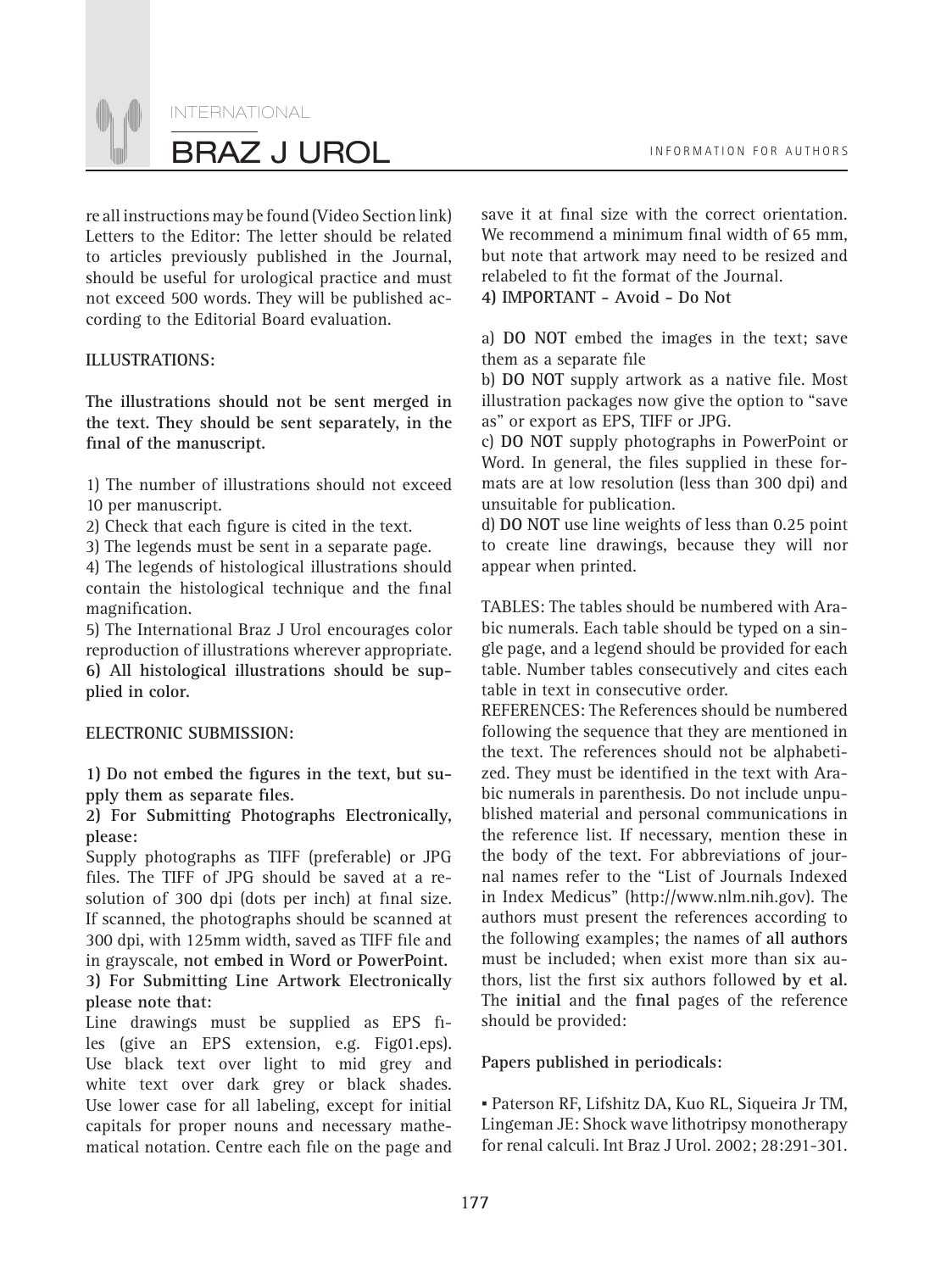

*▪* Holm NR, Horn T, Smedts F, Nordling J, de la Rossete J: Does ultrastructural morphology of human detrusor smooth muscle cell characterize acute urinary retention? J Urol. 2002; 167:1705-9. **Books:**

*▪* Sabiston DC: Textbook of Surgery. Philadelphia, WB Saunders. 1986; vol. 1, p. 25.

#### **Chapters in Books:**

*▪* Penn I: Neoplasias in the Allograft Recipient. In: Milford EL (ed.), Renal Transplantation. New York, Churchill Livingstone. 1989; pp. 181-95.

The Int Braz J Urol has the right of reject inappropriate manuscripts (presentation, number of copies, subjects, etc.) as well as proposes modifications in the original text, according to the Referees' and Editorial Board opinion.

**THE EDITORS SUGGEST THE AUTHORS TO OBSERVE THE FOLLOWING GUIDELINES WHEN SUBMITTING A MANUSCRIPT:**

The **Ideal Manuscript** may not exceed 2500 words.

The **Title** must be motivating, trying to focus on the objectives and content of the manuscript.

**Introduction** must exclude unnecessary information. It should briefly describe the reasons and objective of the paper.

**Materials and Methods** should describe how the work has been done. It must contain sufficient information to make the study reproducible. The statistical methods have to be specified.

The **Results** should be presented using Tables and Figures whenever possible. Excessive Tables and Figures must be avoided. The tables should not be repeated on the text.

The **Discussion** must comment only the results of the study, considering the recent literature.

**Conclusions** must be strictly based on the study findings.

**References** should contain no more than 30 citations, including the most important articles on the subject. Articles not related to the subject must be excluded.

**The Abstract** must contain up to 250 words and must conform to the following style: Purpose, Materials and Methods, Results and Conclusions. Each section of the manuscript must be synthesized in short sentences, focusing on the most important aspects of the manuscript. **The authors**  must remember that the public firstly read only **the Abstract, reading the article only when they**  find it interesting.

#### **NOTE:**

Recent issues of the International Braz J Urol must be observed concerning the presentation form of the manuscript.